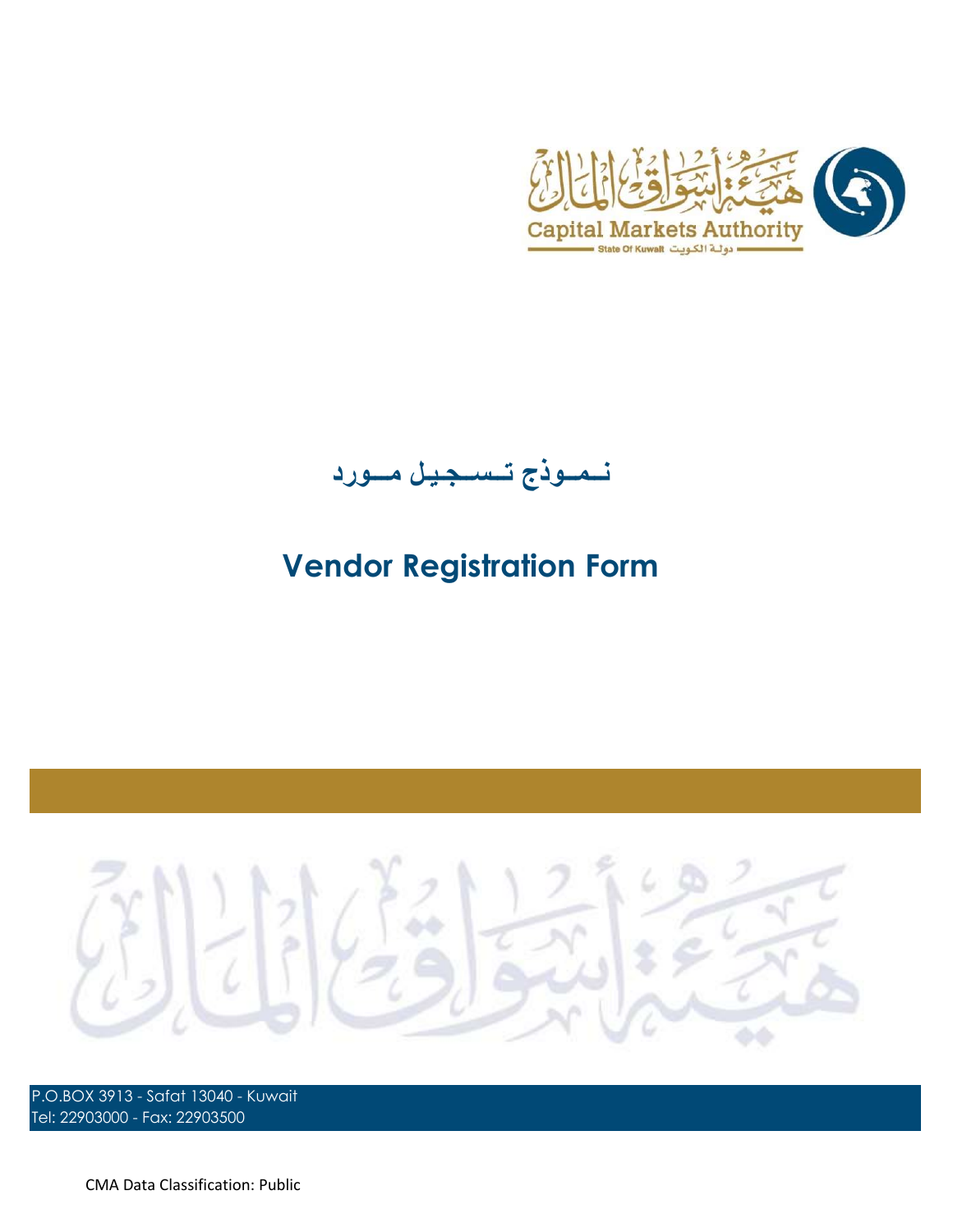

|                                        |                | Date:             | التاريخ:                            |
|----------------------------------------|----------------|-------------------|-------------------------------------|
| <b>Corporation Details</b>             |                |                   | 5ĺ<br>ببيانسات المنشأ               |
| Name                                   |                |                   | الاسم التجاري                       |
| <b>Issuing Authority</b>               | جهة الإصدار    | License No.       | رقم الرخصة                          |
| <b>Expiry Date</b>                     | تاريخ الانتهاء | <b>Issue Date</b> | تاريخ الإصدار                       |
| <b>Establishing Date</b>               | سنة التأسيس    | No. of Staff      | عدد الموظفين                        |
| Legal Status                           |                |                   | الشكل القانوني                      |
| <b>Business License Activity</b>       |                |                   | النشاط حسب الرخصة                   |
| Listed in Kuwait Stock Exchange Market |                |                   | مدرجة في سوق الكويت للأوراق المالية |
| Name of vendor's bank                  |                |                   | اسم البنك الذي يتعامل معه المورد    |
| Account No. (IBAN)                     |                |                   | رقم الحساب (آيبان)                  |

| <b>Corporation Address</b> |                   |          | عنسوان الممنش<br>દો |
|----------------------------|-------------------|----------|---------------------|
| City                       | المدينة           | Country  | الدولة              |
| Street & Building          |                   |          | الشارع و المبنى     |
| Mobile                     | هاتف نقال         | P.O.Box  | ص.ب                 |
| Fax No.                    | رقم فاكس          | Tel. No. | رقم هاتف            |
| E-mail                     | البريد الالكتروني | Website  | الموقع الالكتروني   |
|                            |                   |          |                     |

| <b>Corporation Owners Details</b> |         |           | ابسيسانسات أصحباب الممنشسا<br>ત્રી |
|-----------------------------------|---------|-----------|------------------------------------|
| Owner                             |         |           | المالك                             |
| Nationality                       | الجنسية | Job Title | المسمى الوظيفي                     |
| <b>Authorized Signature</b>       |         |           | المخول بالتوقيع                    |
| Nationality                       | الجنسية | Job Title | المسمى الوظيفي                     |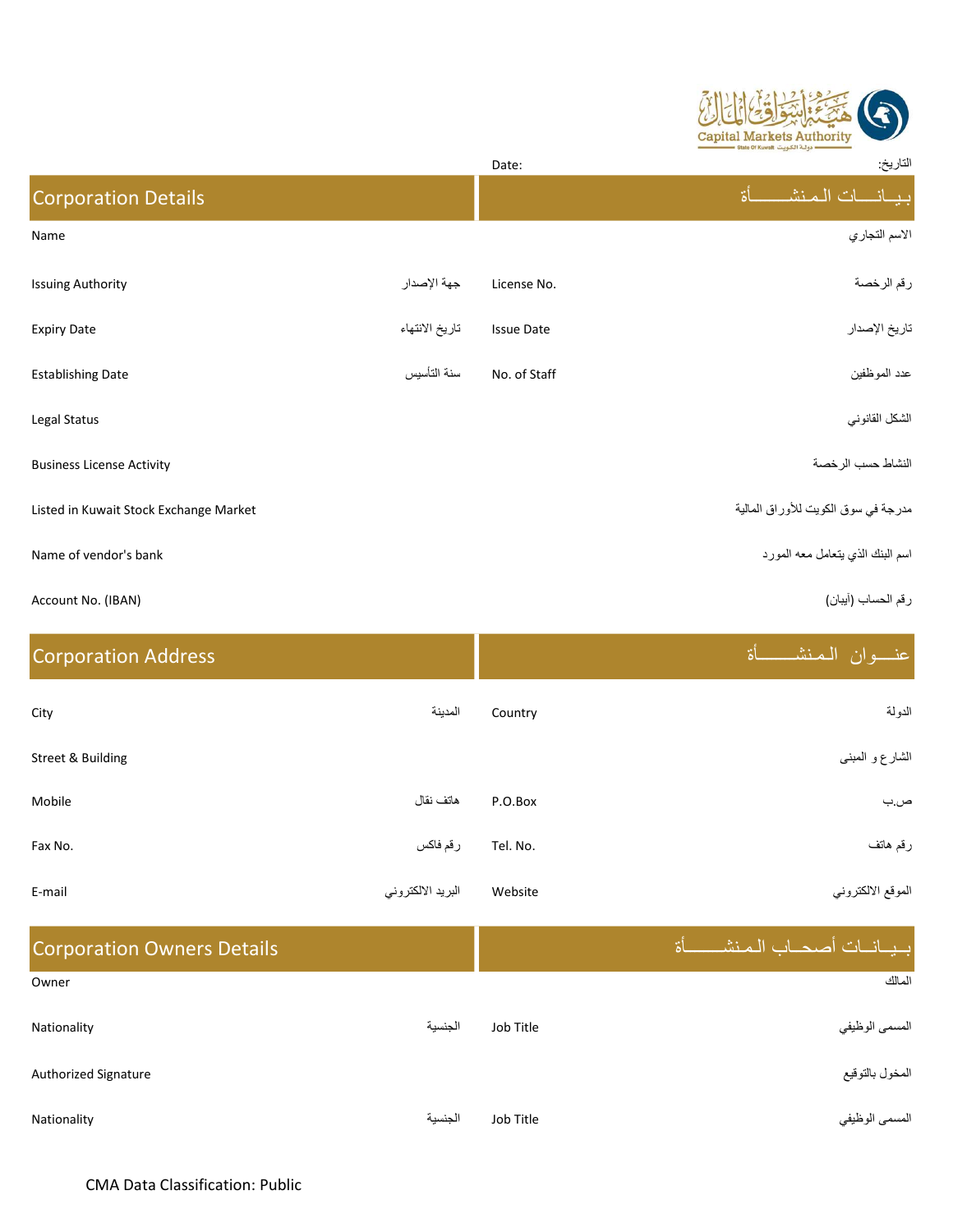

| اسم الشريك<br><b>Partner Name</b>                                                                                                                           |  |
|-------------------------------------------------------------------------------------------------------------------------------------------------------------|--|
|                                                                                                                                                             |  |
| النسبة في رأس المال<br>الجنسية<br>Capital Share<br>Nationality                                                                                              |  |
| اسم الشريك<br>Partner Name                                                                                                                                  |  |
| النسبة في رأس المال<br>الجنسية<br>Capital Share<br>Nationality                                                                                              |  |
| اسم الشريك<br>Partner Name                                                                                                                                  |  |
| النسبة في رأس المال<br>الجنسية<br><b>Capital Share</b><br>Nationality                                                                                       |  |
| اسم الشريك<br>Partner Name                                                                                                                                  |  |
| النسبة في رأس المال<br>الجنسية<br>Capital Share<br>Nationality                                                                                              |  |
| اسم الشريك<br>Partner Name                                                                                                                                  |  |
| النسبة في رأس المال<br>الجنسية<br>Capital Share<br>Nationality                                                                                              |  |
| طبيعة النشاط<br><b>Nature of Business</b>                                                                                                                   |  |
| Manufacturer   Manufacturer<br>وكيل Agent<br>موزع $\Box$<br>Distributer                                                                                     |  |
| أخرى (حدد)<br>Other (Specify)<br>فئة البضائع<br><b>Commodity Group</b>                                                                                      |  |
| خدمات و استشارات<br>مقاولين<br>Services & Consultancy<br>Contractors<br>أخرى<br>بضائع و سلع<br>Others<br>Commodities                                        |  |
| Pipes<br>الأنابيب<br>Security<br>الحراسة والأمن<br>Stationery<br>القرطاسية                                                                                  |  |
| أنظمة الاتصالات<br>المعدات والسيارات<br>الدعاية والاعلان<br>Comm. Systems<br>Cars & Parts<br>Media & Adv.                                                   |  |
| تنظيف المبانى<br>الألات الصناعية<br>أدوات النجارة [ ]<br><b>Building Cleaning</b><br><b>Industrial Equipment</b><br>Carpentry                               |  |
| الأجهزة الكهربائية والإلكترونية<br>الألبسة الجاهزة<br>مواد البناء<br>Electric & Electronic Appliances<br><b>Building material</b><br>Uniforms               |  |
| انتقال ونقل واستئجار  <br>الأدوات الصحية<br>البطاريات<br>Logistics<br>Sanitary<br>H<br><b>Batteries</b>                                                     |  |
| الإطارات<br>الأدوات الكهربائية <mark>[</mark><br>معدات الرش<br>Spray Equipment<br>Electrical<br>Tires                                                       |  |
| الأخشاب<br>طباعة<br>Print press<br>Import & Export<br>استير اد وتصدير<br>Wood<br>H                                                                          |  |
| أخرى <mark>ا</mark> ⊒ا<br>الأجهزة المكتبية<br>others<br>مواد ديكور<br>Decoration materials<br>Office Equipment                                              |  |
| Computers<br>أجهزة الكمبيوتر<br>مواد وأدوات زراعية<br><b>Agriculture Materials</b><br>الأجهزة العلمية<br>تكييف المهواء [ ]<br>$A/C$<br>Scientific Equipment |  |
| لوحات ارشادية<br>الأثاث<br>Signs<br>Furniture<br>П                                                                                                          |  |

Iron & Aluminum Cleaning التنظيف مواد حديد وألمنيوم